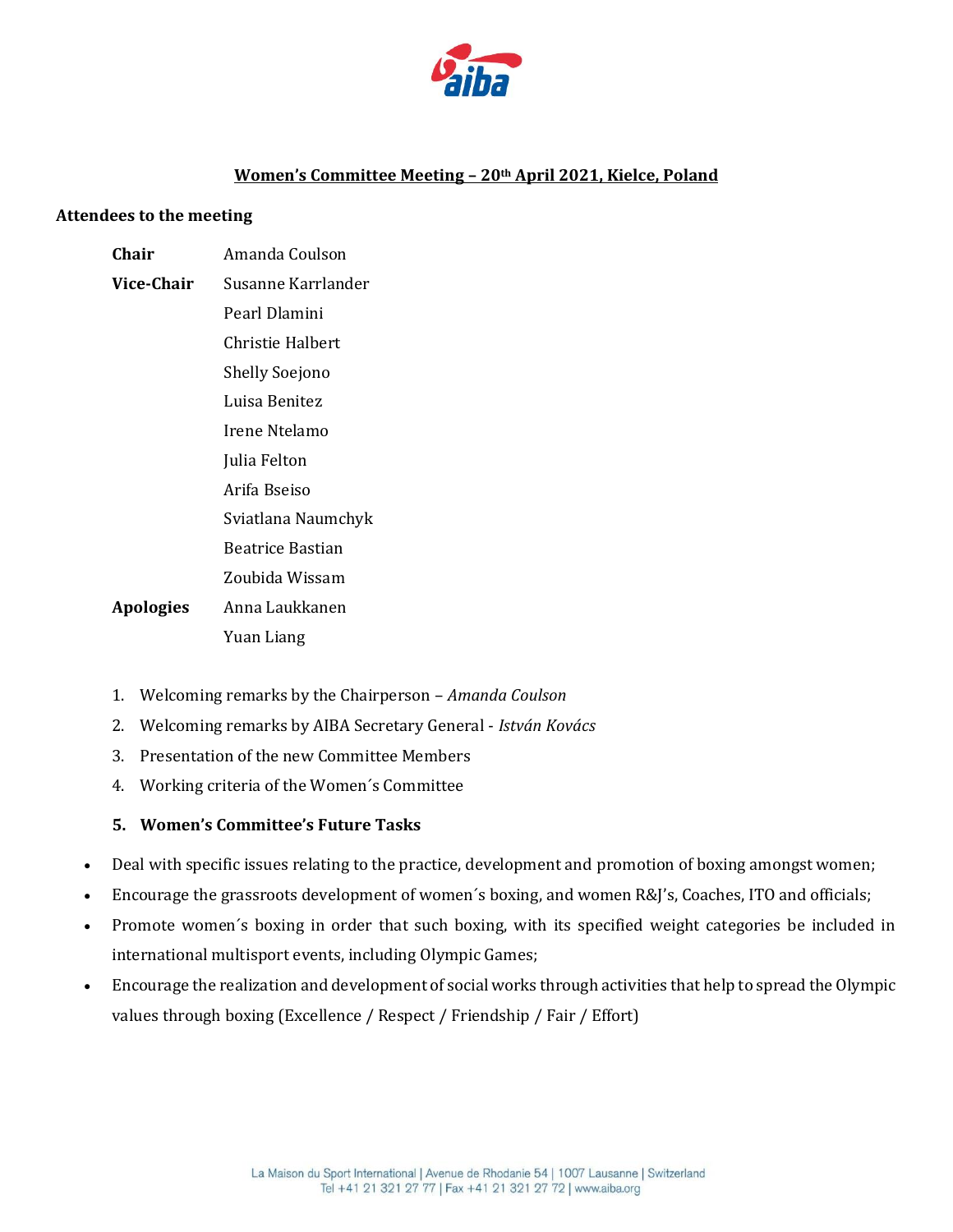

# **7. AIBA Women´s Aspire Program proposal**

### Objectives of the program

- To promote, support and develop women in boxing to help them reach their potential
- To increase the number of qualified AIBA Women Coaches, R&J's and ITO's
- To offer a development opportunity for NF boxers to be training by AIBA Coaches
- To increase the visibility and Role Models of Women in AIBA Details of the program
- *A 5-7-day training development camp at AIBA to include:* AIBA coaching, R&J and ITO courses for women, AIBA qualified women coaches, R&J's and ITO's to act as mentors during this camp, an AIBA boxing development training camp for a number of NF women boxers;
- Host this initiative across all 5 continents potentially at AIBA Continental Boxing Academies with delivery of the project within 30 months;
- A pilot model to be held in Europe in 2021– potentially at the new establishment of the Continental European Boxing Academy in Assisi, Italy.

Development of the program

- AIBA to appoint AIBA Women Instructors to deliver the AIBA Coaching course, ITO course, R&J course or to be in partnership with AIBA Male Instructors due to the numbers and requirements;
- AIBA to appoint current AIBA Women Coaches, R&J's and ITO's as mentors for the NF participants of the courses to offer support and guidance throughout and to create an ongoing network for all;
- AIBA to appoint AIBA Women Coaches to deliver an AIBA Boxing Development Camp for Women Boxers;
- Each NF will be offered the opportunity, and be encouraged to appoint boxers, coaches, R&J's and ITO's to attend this AIBA Women's Aspire Programme (Numbers to be discussed).

# **8. Remarks by the Committee Members**

- Educational courses for female ring-side doctors and cutwomen are also needed as well as to appoint female coach instructor to lead coached educational courses;
- It is essential to share opportunities for educational programs in less developed regions where National Federations are not very proactive and to promote creation of Women´s Commission in each NF implying top-down approach showing them the value of having women in boxing;
- It is required to elaborate a special approach to promote boxing among female youth as there is an increase in teenagers interested in boxing;